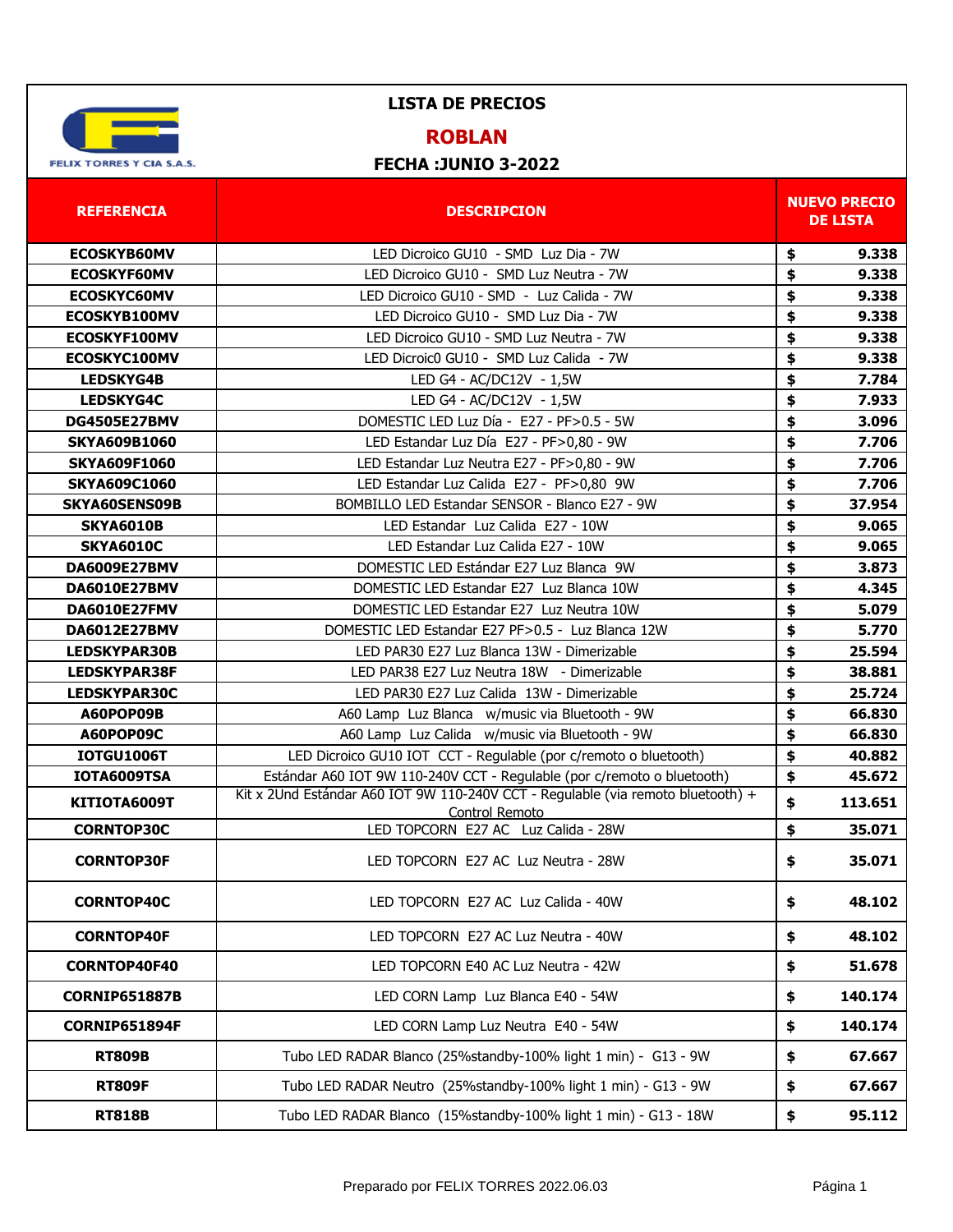

## **ROBLAN**

| <b>REFERENCIA</b>    | <b>DESCRIPCION</b>                                                |    | <b>NUEVO PRECIO</b><br><b>DE LISTA</b> |  |
|----------------------|-------------------------------------------------------------------|----|----------------------------------------|--|
| <b>RT818F</b>        | Tubo LED RADAR Neutro (15% standby-100% light 1 min) - G13 - 18W  | \$ | 82.503                                 |  |
| <b>RT820B</b>        | Tubo LED RADAR Blanco (15%standby-100% light 1 min) - G13 - 20W   | \$ | 84.931                                 |  |
| <b>RT820F</b>        | Tubo LED RADAR Neutro (15%standby-100% light 1 min) - G13 - 20W   | \$ | 96.676                                 |  |
| <b>HLT860B</b>       | Glass LED Tube 600mm PF0.9 - G13 - Luz Blanca - 7W                | \$ | 23.195                                 |  |
| <b>HLT860F</b>       | Glass LED Tube 600mm PF0.9 - G13 - Luz Neutra - 7W                | \$ | 23.035                                 |  |
| <b>HLT8120B</b>      | Glass LED Tube 1200mm PF0.9 - G13 - Luz Blanca - 14W              | \$ | 38.208                                 |  |
| <b>HLT8120F</b>      | Glass LED Tube 1200mm PF0.9 - G13 - Luz Neutra - 14W              | \$ | 26.715                                 |  |
| <b>HLT8150B</b>      | Glass LED Tube 1500mm PF0.9 - G13 - Luz Blanca - 20W              | \$ | 43.585                                 |  |
| <b>HLT8150F</b>      | Glass LED Tube 1500mm PF0.9 - G13 - Luz Neutra - 20W              | \$ | 43.585                                 |  |
| <b>PROT8600B</b>     | LED PRO Tube 600mm PF0.9, PC+AL Rotatable end cap - G13 - 10W     | \$ | 37.743                                 |  |
| <b>PROT8600F</b>     | LED PRO Tube 600mm PF0.9, PC+AL Rotatable end cap - G13 - 10W     | \$ | 37.743                                 |  |
| <b>PROT81200B</b>    | LED PRO Tube 1200mm PF0.9, PC+AL Rotatable end cap - G13 -18W     | \$ | 58.020                                 |  |
| <b>PROT81200F</b>    | LED PRO Tube 1200mm PF0.9, PC+AL Rotatable end cap - G13 -18W     | \$ | 58.020                                 |  |
| <b>PROT81500B</b>    | LED PRO Tube 1500mm PF0.9, PC+AL Rotatable end cap - G13 - 22W    | \$ | 64.848                                 |  |
| <b>PROT81500F</b>    | LED PRO Tube 1500mm PF0.9, PC+AL Rotatable end cap - G13 - 22W    | \$ | 64.848                                 |  |
| <b>MEAT600</b>       | Tubo LED Carnicería 600mm R9>80 ROJO Saturado - G13 - 9W          | \$ | 26.752                                 |  |
| <b>MEAT1200</b>      | Tubo LED Carnicería 1200mm R9>80 ROJO Saturado - G13 - 18W        | \$ | 58.383                                 |  |
| <b>MEAT1500</b>      | Tubo LED Carnicería 1500mm R9>80 ROJO Saturado - G13 - 20W        | \$ | 70.094                                 |  |
| <b>BAKE600</b>       | Tubo LED Panadería 600mm R10>60 AMARILLO Saturado - G13 - 9W      | \$ | 23.740                                 |  |
| <b>BAKE1200</b>      | Tubo LED Panadería 1200mm R10>60 AMARILLO Saturado - G13 - 18W    | \$ | 34.675                                 |  |
| <b>BAKE1500</b>      | Tubo LED Panadería 1500mm R10>60 AMARILLO Saturado - G13 - 20W    | \$ | 58.003                                 |  |
| FRUITVEG600          | Tubo LED Frutería 600mm R13>75 BLANCO Fresco - G13 - 9W           | \$ | 21.929                                 |  |
| FRUITVEG1200         | Tubo LED Frutería 1200mm R13>75 BLANCO Fresco - G13 - 18W         | Ş. | 31.513                                 |  |
| FRUITVEG1500         | Tubo LED Frutería 1500mm R13>75 BLANCO Fresco - G13 - 20W         | \$ | 55.183                                 |  |
| <b>ECOT809330BSA</b> | LED Tubo 600mm Cristal - Luz Blanca - G13 - 9W                    | \$ | 7.520                                  |  |
| <b>ECOT809330FSA</b> | LED Tubo 600mm Cristal - Luz Neutra - G13 - 9W                    | \$ | 7.520                                  |  |
| <b>ECOT818330BSA</b> | LED Tubo 1200mm Cristal - Luz Blanca - G13 - 18W                  | \$ | 14.653                                 |  |
| <b>ECOT818330FSA</b> | LED Tube 1200mm Cristal - Luz Neutra - G13 - 18W                  | \$ | 14.653                                 |  |
| ECOTUBO600F          | LED Tubo 600mm PC - Luz Neutra - G13 - 10W                        | \$ | 11.333                                 |  |
| <b>LEDT809330B</b>   | Tubo LED Cristal + protección anti estallido PCB 600mm PF0.9 - 9W | \$ | 12.396                                 |  |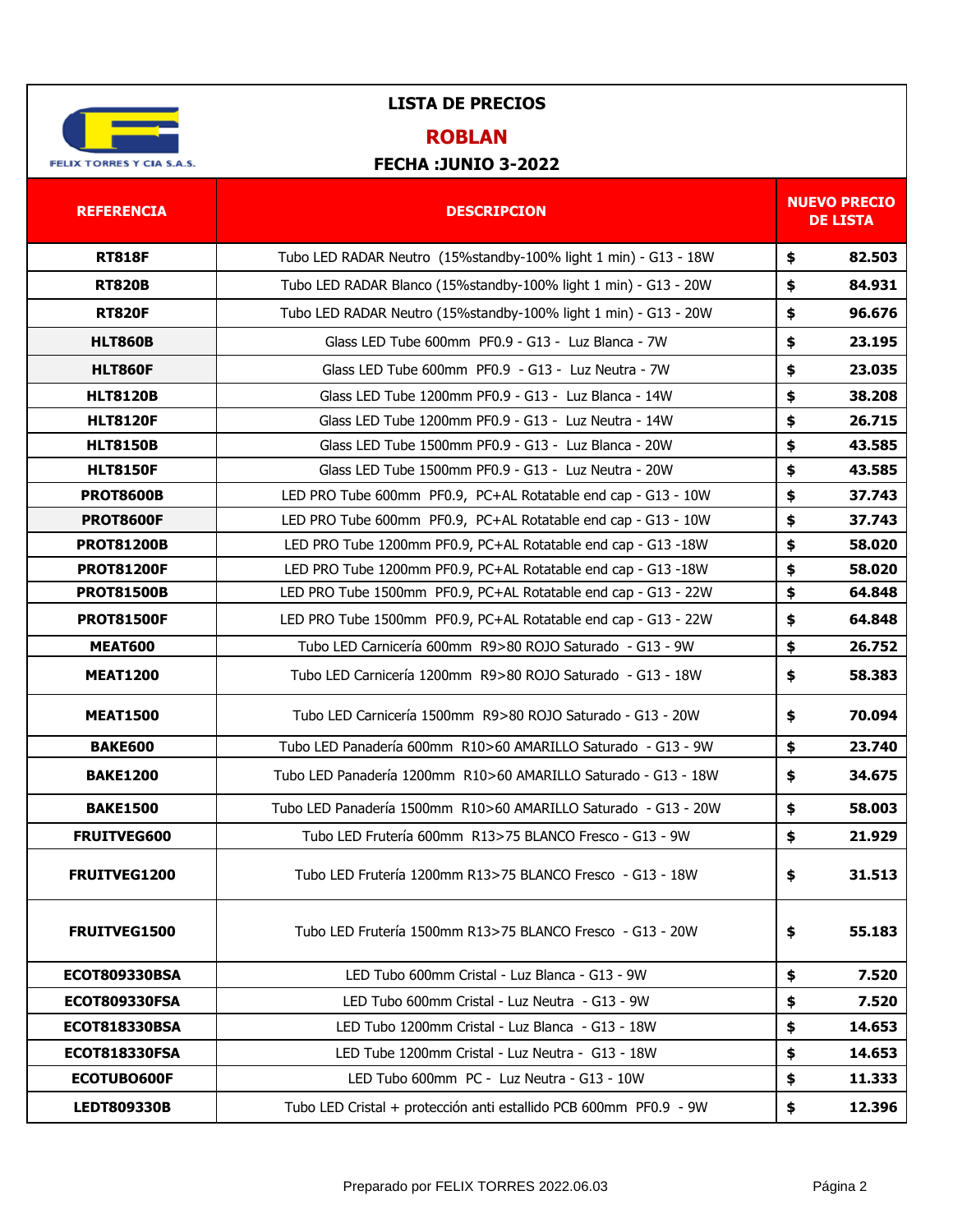

## **ROBLAN**

| <b>REFERENCIA</b>    | <b>DESCRIPCION</b>                                                  |    | <b>NUEVO PRECIO</b><br><b>DE LISTA</b> |  |
|----------------------|---------------------------------------------------------------------|----|----------------------------------------|--|
| <b>LEDT809330CV</b>  | LED Tubo 600mm Cristal - Luz Calida 9W                              | \$ | 15.809                                 |  |
| <b>LEDT809330FV</b>  | LED Tubo 600mm Cristal - Luz Neutra 9W                              | \$ | 15.809                                 |  |
| <b>LEDT818330B</b>   | Tubo LED Cristal + protección anti estallido PCB 1200mm PF0.9 - 18W | \$ | 14.167                                 |  |
| LPT860BSA            | TUBO LED Cristal 900mm PF 0.5 - 9W                                  | \$ | 7.708                                  |  |
| <b>LPT8120BSA</b>    | Tubo LED Cristal 1200mm PF0.5 - 18W                                 | \$ | 10.451                                 |  |
| ALLINR2411BB         | LED ALL IN Downlight 92 x 63mm - Luz Blanca - 7W                    | \$ | 25.841                                 |  |
| ALLINR2428BF         | LED ALL IN Downlight 92 x 63mm - Luz Neutra - 7W                    | \$ | 25.841                                 |  |
| ALLINR2435BC         | LED ALL IN Downlight 92 x 63mm - Luz Calida - 7W                    | \$ | 25.841                                 |  |
| ALLINR2442BB         | LED ALL IN Downlight 145 x 75mm - Luz Blanca - 14W                  | \$ | 38.797                                 |  |
| ALLINR2459BF         | LED ALL IN Downlight 145 x 75mm - Luz Neutra - 14W                  | \$ | 38.797                                 |  |
| ALLINR2466BC         | LED ALL IN Downlight 145 x 75mm - Luz Calida - 14W                  | \$ | 38.849                                 |  |
| ALLINR2473BB         | LED ALL IN Downlight 244 x 94mm - Luz Blanca - 25W                  | \$ | 62.348                                 |  |
| ALLINR2480BF         | LED ALL IN Downlight 244 x 94mm - Luz Neutra - 25W                  | \$ | 62.348                                 |  |
| ALLINR2497BC         | LED ALL IN Downlight 244 x 94mm - Luz Calida - 25W                  | \$ | 65.187                                 |  |
| <b>LEDPANEL24CSA</b> | LED Downlight - Aro Blanco - Luz Calida PF>0,90 - 24W               | \$ | 84.991                                 |  |
| LEDPANEL24FSA        | LED Downlight - Aro Blanco - Luz Neutra PF>0,90 - 24W               | \$ | 84.991                                 |  |
| <b>LEDPANEL24BSA</b> | LED Downlight - Aro Blanco - Luz Blanca PF>0,90 - 24W               | \$ | 84.991                                 |  |
| LEDPANEL32F          | LED Downlight - Aro Blanco - Luz Neutra PF>0,90 - 32W Dimerizable   | \$ | 115.191                                |  |
| LEDPANEL32B          | LED Downlight - Aro Blanco - Luz Blanca PF>0,90 - 32W Dimerizable   | \$ | 98.025                                 |  |
| LEDPANEL24IOT        | IOT LED Downlight - Aro Blanco - CCT PF>0,90 - 24W                  | \$ | 154.274                                |  |
| <b>MOONR2503BB</b>   | LED Panel MOON Circular SUPERFICIE 177 x 35mm Aro Blanco - 11W      | Ş  | 29.128                                 |  |
| MOONR2510BF          | LED Panel MOON Circular SUPERFICIE 177 x 35mm Aro Blanco - 11W      | \$ | 29.128                                 |  |
| <b>MOONR2527BC</b>   | LED Panel MOON Circular SUPERFICIE 177 x 35mm Aro Blanco - 11W      | \$ | 29.128                                 |  |
| MOONR2534BB          | LED Panel MOON Circular SUPERFICIE 227 x 35mm Aro Blanco - 18W      | \$ | 34.677                                 |  |
| MOONR2541BF          | LED Panel MOON Circular SUPERFICIE 227 x 35mm Aro Blanco - 18W      | \$ | 68.997                                 |  |
| MOONR2558BC          | LED Panel MOON Circular SUPERFICIE 227 x 35mm Aro Blanco - 18W      | \$ | 34.677                                 |  |
| MOONS2565BB          | LED Panel MOON Cuadrado SUPERFICIE 172 x 35mm Aro Blanco - 11W      | \$ | 29.139                                 |  |
| MOONS2572BF          | LED Panel MOON Cuadrado SUPERFICIE 172 x 35mm Aro Blanco - 11W      | \$ | 27.365                                 |  |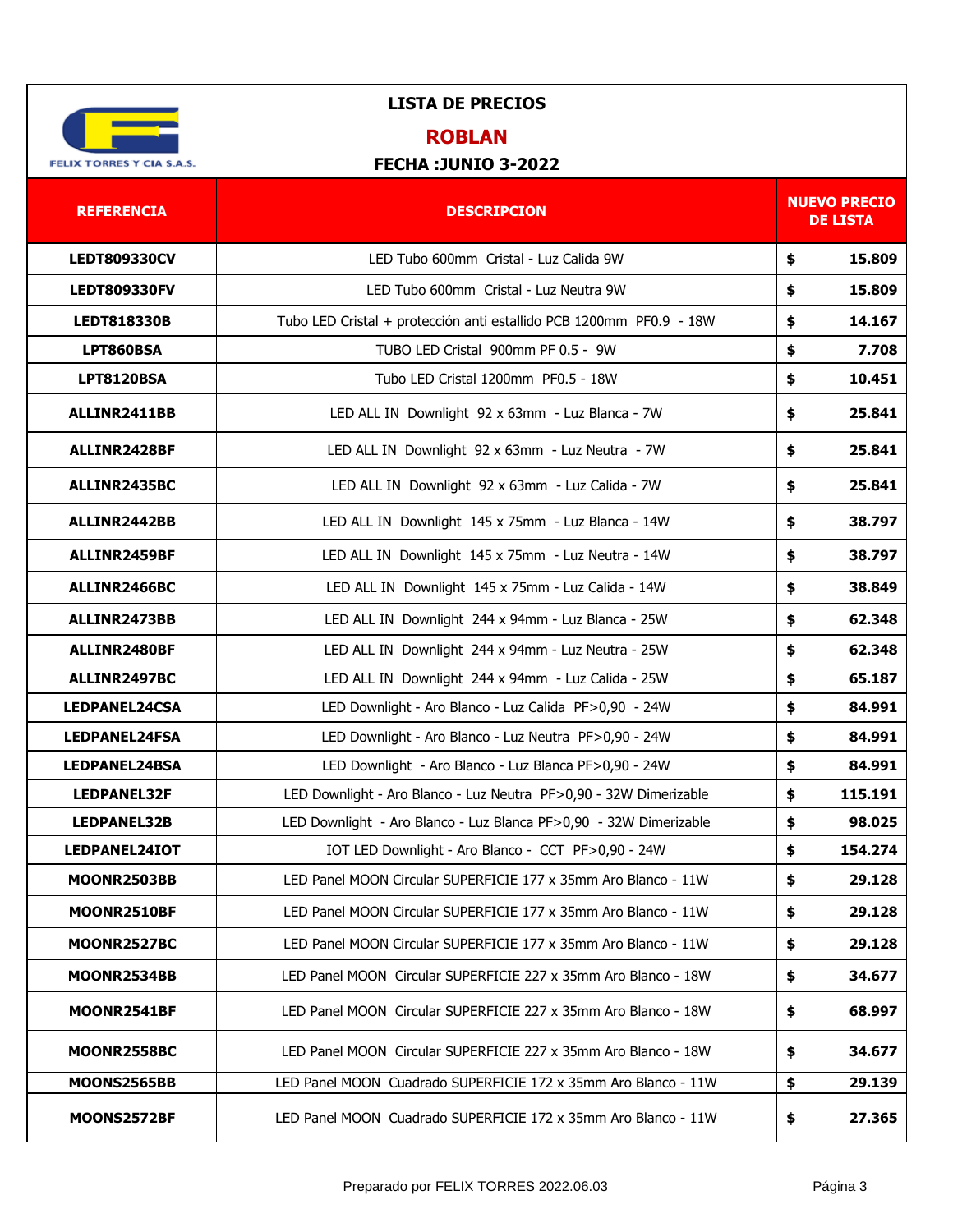

#### **ROBLAN**

| <b>REFERENCIA</b>    | <b>DESCRIPCION</b>                                                                       | <b>NUEVO PRECIO</b><br><b>DE LISTA</b> |  |
|----------------------|------------------------------------------------------------------------------------------|----------------------------------------|--|
| MOONS2589BC          | LED Panel MOON Cuadrado SUPERFICIE 172 x 35mm Aro Blanco - 11W                           | \$<br>27.365                           |  |
| MOONS2596BB          | LED Panel MOON Cuadrado SUPERFICIE 227 x 35mm Aro Blanco - 18W                           | 47.611<br>\$                           |  |
| <b>MOONS2602BF</b>   | LED Panel MOON Cuadrado SUPERFICIE 227 x 35mm Aro Blanco - 18W                           | \$<br>47.611                           |  |
| MOONS2619BC          | LED Panel MOON Cuadrado SUPERFICIE 227 x 35mm Aro Blanco - 18W                           | \$<br>36.842                           |  |
| LEDPANEL12SU6BB      | Downlight Redondo SUPERFICIE 120x38mm Aro Blanco - 6W                                    | \$<br>9.742                            |  |
| LEDPANEL12SU         | Downlight Redondo SUPERFICIE 170 x 38mm Aro Blanco - 12W                                 | \$<br>18.001                           |  |
| LEDPANEL12CSU        | Downlight Redondo SUPERFICIE 170 x 38mm Aro Blanco - 12W                                 | \$<br>14.846                           |  |
| LEDPANEL18SU18B      | Downlight Redondo SUPERFICIE 220 x 38mm Aro Blanco - 18W                                 | \$<br>23.052                           |  |
| LEDPANEL18SU24BB     | Downlight Redondo SUPERFICIE 300X 38mm Aro Blanco - 24W                                  | \$<br>31.972                           |  |
| LEDPANEL126FBSA      | LED Downlight Redondo INCRUSTAR 119x 22mm Aro Blanco - 6W                                | \$<br>10.324                           |  |
| <b>LEDPANEL6BB</b>   | LED Downlight Redondo INCRUSTAR 119x 22mm Aro Blanco - 6W                                | \$<br>10.251                           |  |
| <b>LEDPANEL12CSA</b> | LED Downlight Redondo INCRUSTAR 170x 22mm Aro Blanco - 12W                               | \$<br>15.676                           |  |
| <b>LEDPANEL12FB</b>  | LED Downlight Redondo INCRUSTAR 172 x 22mm Aro Blanco - 12W                              | \$<br>15.676                           |  |
| LEDPANEL12SA         | LED Downlight Redondo INCRUSTAR 170 x 22mm Aro Blanco - 12W                              | \$<br>15.676                           |  |
| <b>LEDPANEL18BSA</b> | LED Downlight Redondo INCRUSTAR 220 x 22mm Aro Blanco - 18W                              | \$<br>17.346                           |  |
| <b>LEDPANEL18FSA</b> | LED Downlight Redondo INCRUSTAR 220 x 22mm Aro Blanco - 18W                              | \$<br>17.347                           |  |
| <b>LEDPANEL18CSA</b> | LED Downlight Redondo INCRUSTAR 220 x 22mm Aro Blanco - 18W                              | \$<br>17.347                           |  |
| LEDPANEL1824BSA      | LED Downlight Redondo INCRUSTAR 300 x 22mm Aro Blanco - 24W                              | 33.920<br>\$                           |  |
| LEDPANEL1824FSA      | LED Downlight Redondo INCRUSTAR 300 x 22mm Aro Blanco - 24W                              | \$<br>33.920                           |  |
| <b>LEDPANEL30B</b>   | LED Downlight REDONDO INCRUSTAR 300 x 22mm Aro Blanco - 30W                              | \$<br>41.349                           |  |
| <b>LEDPANELS6BB</b>  | LED Downlight CUADRADO INCRUSTAR 120x 120X 22mm Blanco - 6W                              | \$<br>10.871                           |  |
| <b>LEDPANELS6FB</b>  | LED Downlight CUADRADO INCRUSTAR 120x 120X 22mm Blanco - 6W                              | \$<br>10.871                           |  |
| <b>LEDPANELS6CB</b>  | LED Downlight CUADRADO INCRUSTAR 120x 120X 22mm Blanco - 6W                              | \$<br>10.871                           |  |
| <b>LEDPANELS12BB</b> | LED Downlight CUADRADO INCRUSTAR 170x 170X 22mm Blanco - 12W                             | \$<br>16.132                           |  |
| LEDPANELS12FB        | LED Downlight CUADRADO INCRUSTAR 170x 170X 22mm Blanco - 12W                             | \$<br>16.132                           |  |
| <b>LEDPANELS12CB</b> | LED Downlight CUADRADO INCRUSTAR 170x 170X 22mm Blanco - 12W                             | \$<br>17.963                           |  |
| LEDPANELS18BB        | LED Downlight CUADRADO INCRUSTAR 220x 220X 22mm Blanco - 18W                             | \$<br>21.102                           |  |
| <b>LEDPANELS18FB</b> | LED Downlight CUADRADO INCRUSTAR 220x 220X 22mm Blanco - 18W                             | 21.102<br>\$                           |  |
| <b>LEDPANELS18CB</b> | LED Downlight CUADRADO INCRUSTAR 220x 220X 22mm Blanco - 18W                             | \$<br>21.102                           |  |
| LEDPANEL18S24BB      | LED Downlight CUADRADO INCRUSTAR 300 x 22mm Aro Blanco - 24W                             | 41.263<br>\$                           |  |
| LEDPANEL18SSU24BB    | LED Downlight SUPERFICIE CUADRADO 300x300x38mm Blanco - 24W                              | \$<br>45.037                           |  |
| <b>AJPANELR20F</b>   | LED Panel MONTAJE AJUSTABLE entre 50-200mm 230 x 20mm redondo (ARO BLANCO)<br>20W        | \$<br>28.302                           |  |
| AJPANELR20B          | LED Panel MONTAJE AJUSTABLE entre 50-200mm 230 x 20mm redondo (ARO BLANCO)<br><u>20W</u> | \$<br>28.302                           |  |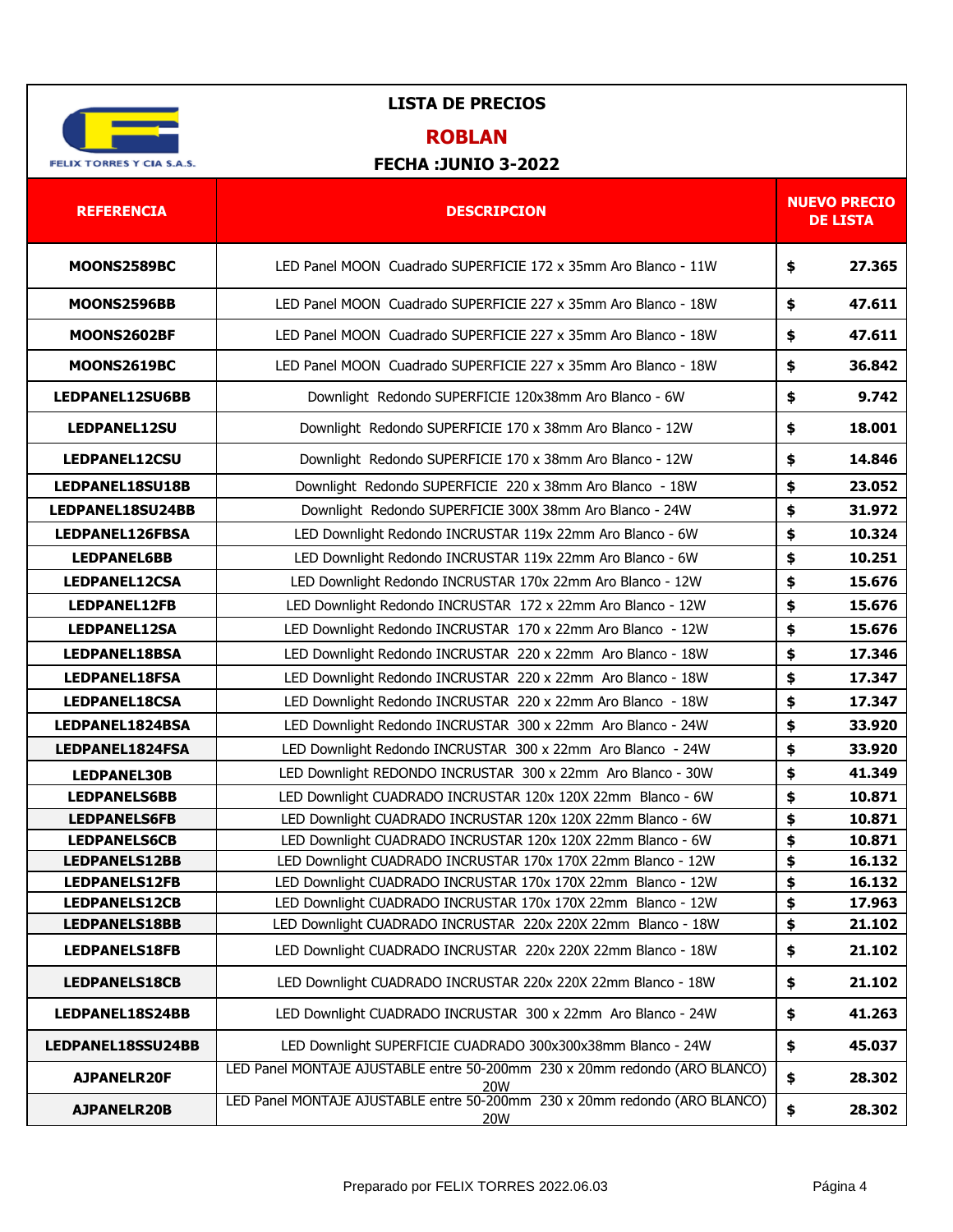

## **ROBLAN**

| <b>REFERENCIA</b>   | <b>DESCRIPCION</b>                                                                              | <b>NUEVO PRECIO</b><br><b>DE LISTA</b> |
|---------------------|-------------------------------------------------------------------------------------------------|----------------------------------------|
| <b>AJPANELS20F</b>  | LED Panel MONTAJE AJUSTABLE entre 50-200mm 230 x 230 X 20mm cuadrado (MARCO<br>BLANCO) 20W      | \$<br>31.730                           |
| <b>AJPANELS20B</b>  | LED Panel MONTAJE AJUSTABLE entre 50-200mm 230 x 230 X 20mm cuadrado (MARCO<br>BLANCO) 20W      | \$<br>31.730                           |
| <b>FLPANEL18C</b>   | LED Panel sin marco 120 x 20mm REDONDO 18W                                                      | \$<br>21.621                           |
| <b>FLPANEL18F</b>   | LED Panel sin marco 120 x 20mm REDONDO 18W                                                      | \$<br>21.621                           |
| <b>FLPANEL18B</b>   | LED Panel sin marco 120 x 20mm REDONDO 18W                                                      | \$<br>21.621                           |
| <b>FLPANEL36C</b>   | LED Panel sin marco 225 x 20mm REDONDO 36W                                                      | \$<br>44.895                           |
| <b>FLPANEL36F</b>   | LED Panel sin marco 225 x 20mm REDONDO 36W                                                      | \$<br>44.895                           |
| <b>FLPANEL36B</b>   | LED Panel sin marco 225 x 20mm REDONDO 36W                                                      | \$<br>44.895                           |
| <b>LPANEL18G</b>    | LED Downlight Circular 18W C/SENSOR RADAR/LUX                                                   | \$<br>38.052                           |
| <b>LPS313040BB</b>  | LED Panel Rectangular 1200 x 300 mm 40W 1195 x 295 X 32 Marco Blanco DISIPADOR                  | \$<br>112.424                          |
| <b>LPS313040BF</b>  | 3CM<br>LED Panel Rectangular 1200 x 300 mm 40W 1195 x 295 X 32 Marco Blanco DISIPADOR<br>3CM    | \$<br>127.832                          |
| <b>PLPS5733ALB</b>  | LED Panel Cuadrado PRO 595 x 595 mm 40W Marco en Aluminio                                       | \$<br>122.063                          |
| PLPS5740ALF         | LED Panel Cuadrado PRO 595 x 595 mm 40W Marco Aluminio                                          | \$<br>153.952                          |
| <b>PLPS6012IOT</b>  | IOT LED Cuadrado Panel 595 x 595 mm 36W 220-240V 3400Lm CCT Marco Blanco                        | \$<br>262.130                          |
| ELPS7347BBLSA       | Cerco de LED 595 x 595 mm 3800Lm Marco Blanco                                                   | \$<br>104.060                          |
| ELPS7354BFLSA       | Cerco de LED 595 x 595 mm3800Lm 4000K Marco Blanco                                              | \$<br>126.595                          |
| <b>2LPS5757ALB</b>  | LED Pantalla DOBLE LUZ 595 x 595 mm 40W Marco Aluminio. Efecto de Luz 70% abajo -<br>30% arriba | \$<br>195.749                          |
| <b>2LPS5764ALF</b>  | LED Pantalla DOBLE LUZ 595 x 595 mm 40W Marco Aluminio Efecto de Luz 70% abajo -<br>30% arriba  | \$<br>195.749                          |
| LPS2640ALBD         | LED Pantalla 595 x 595 mm 40W - Dimerizable                                                     | \$<br>132.353                          |
| LPS2657ALFD         | LED Pantalla 595 x 595 mm 40W - Dimerizable                                                     | \$<br>112.526                          |
| <b>LPS2619BB</b>    | LED PANEL Cuadrado "E" 595 x 595 mm 40W Marco Blanco                                            | \$<br>102.440                          |
| <b>LPS2626BF</b>    | LED PANEL Cuadrado "E" 595 x 595 mm 40W Marco Blanco                                            | \$<br>111.968                          |
| KITBRACKET12030     | KIT Superficie Panel 1200x300 6 enganches                                                       | \$<br>7.935                            |
| KITREC60X60W        | KIT blanco para empotrar Panel 60x60 en techos escayola                                         | \$<br>40.738                           |
| <b>KITSURF</b>      | KIT Montaje en SUPERFICIE 60x60 Cuadrado Panel Marco Aluminio o BLANCO ANCHO                    | \$<br>58.116                           |
| <b>KITSPRING</b>    | KIT para colgar Panel 4 GANCHOS ARS-P0606                                                       | \$<br>4.127                            |
| <b>DLRBAS35BBSA</b> | Rectangular LED Giratorio Downlight 35W                                                         | \$<br>169.168                          |
| <b>DLRBAS35BFSA</b> | Rectangular LED Giratorio Downlight 35W                                                         | \$<br>169.168                          |
| <b>DLRBAS35BCSA</b> | Rectangular LED Giratorio Downlight 35W                                                         | \$<br>169.168                          |
| LEDJX600B           | Luminaria Hermetica LED 60cm 20W (PC+PC)                                                        | \$<br>60.415                           |
| <b>LEDJX1200B</b>   | Luminaria Hermetica LED 120cm 40W (PC+PC)                                                       | \$<br>104.373                          |
| <b>LEDJX1500B</b>   | Luminaria Hermetica LED 150cm 50W (PC+PC)                                                       | \$<br>178.026                          |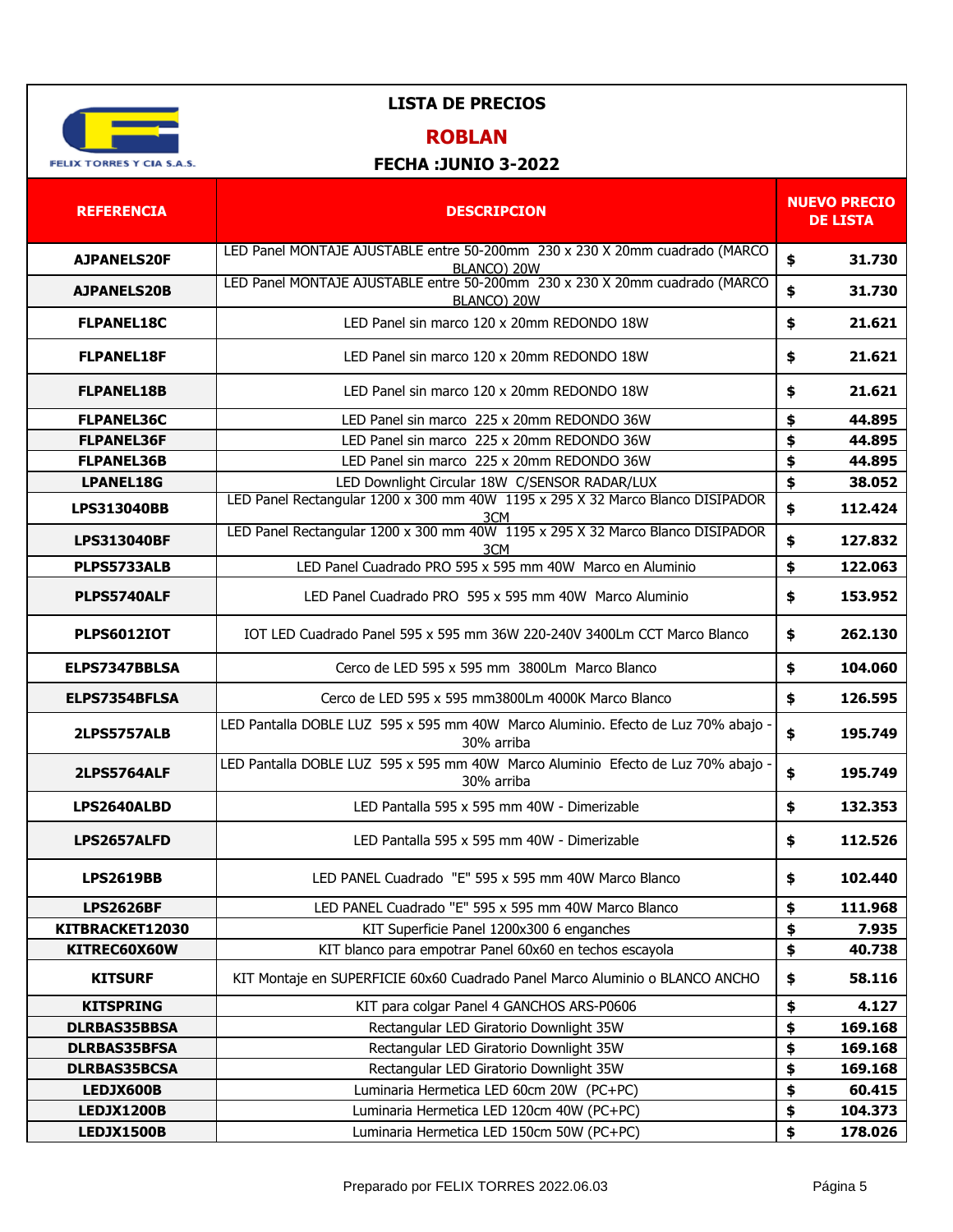

# **ROBLAN**

| <b>REFERENCIA</b>              | <b>DESCRIPCION</b>                                                                                                        |          | <b>NUEVO PRECIO</b><br><b>DE LISTA</b> |
|--------------------------------|---------------------------------------------------------------------------------------------------------------------------|----------|----------------------------------------|
| <b>JXTRIP60BSA</b>             | Luminaria Hermetica LED Conector rápido, cónexión en línea h:63 w:63 l:600 PC/PC                                          | \$       | 83.261                                 |
| <b>JXTRIP60FSA</b>             | Luminaria Hermetica LED Conector rápido, cónexión en línea h:63 w:63 1:600 PC/PC                                          | \$       | 83.261                                 |
| JXTRIP120BSA                   | Luminaria Hermetica LED Conector rápido, cónexión en línea h:63 w:63 l:1200 PC/PC                                         | \$       | 96.088                                 |
| <b>JXTRIP120FSA</b>            | Luminaria Hermetica LED Conector rápido, cónexión en línea h:63 w:63 l:1200 PC/PC                                         | \$       | 126.825                                |
| JXTRIP150BSA                   | Luminaria Hermetica LED Conector rápido, cónexión en línea h:63 w:63 l:1500 PC/PC                                         | \$       | 151.997                                |
| <b>JXTRIP150FSA</b>            | Luminaria Hermetica LED Conector rápido, cónexión en línea h:63 w:63 l:1500 PC/PC                                         | \$       | 151.997                                |
| <b>JX39118LED</b>              | Luminaria Hermetica 1xT8 LED 60cm. Para tubo LED (ABS+PC+Clip PC)                                                         | \$       | 20.841                                 |
| <b>JX39136LED</b>              | Luminaria Hermetica 1xT8 LED 120cm. Para tubo LED (ABS+PC+Clip PC)                                                        | \$       | 55.725                                 |
| <b>JX39218LED</b>              | Luminaia Hermetica 2xT8 LED 60cm. Para tubo LED (ABS+PC+Clip PC)                                                          | \$       | 39.541                                 |
| <b>JX39236LED</b>              | Luminaria Hermetica 2xT8 LED 120cm.Para tubo LED (ABS+PC+Clip PC)                                                         | \$       | 66.955                                 |
| <b>JX39158LED</b>              | Luminaria Hermetica 1xT8 LED 150cm. Para tubo LED (ABS+PC+Clip PC)                                                        | \$       | 38.063                                 |
| <b>JX39258LED</b>              | Luminaria Hermetica 2xT8 LED 150cm. Para tubo LED (ABS+PC+Clip PC)                                                        | \$       | 45.010                                 |
| KIT-HERME120X1                 | Pantalla Estanca 1xT8 LED 120cm. PARA TUBO LED (ABS+PC+Clip PC) con 1xTubos LED<br>Cristal 1200mm 18W 6500K 1620lm 270°   | \$       | 45.867                                 |
| KIT-HERME60X2                  | Pantalla Estanca 2xT8 LED 60cm. PARA TUBO LED (ABS+PC+Clip PC) con 2xTubos LED<br>Cristal 600mm 9W 6500K 810lm 270° PF0.5 | \$       | 64.092                                 |
| KIT-HERME120X2                 | Pantalla Estanca 2xT8 LED 120cm. PARA TUBO LED (ABS+PC+Clip PC) con 2xTubos LED<br>Cristal 1200mm 18W 6500K 1620lm 270°   | \$       | 77,000                                 |
| <b>LCR3806F</b>                | Luminaria Comercial Lineal 40W 120cm                                                                                      | \$       | 235.513                                |
| <b>LCR3820B</b>                | Luminaria Comercial Lineal 60W 120cm                                                                                      | \$       | 293.573                                |
| <b>LCR3844F</b>                | Luminaria Comercial Lineal 60W 120cm                                                                                      | \$       | 285.987                                |
| <b>LINEARFDL50B</b>            | Campana Industrial LINEAR LED SMD High Bay Light SMD 50W                                                                  | \$       | 385.875                                |
| LINEARFDL50F                   | Campana Industrial LINEAR LED SMD High Bay Light SMD 50W                                                                  | \$       | 385.875                                |
| LINEARFDL100B                  | Campana Industrial LINEAR LED SMD High Bay Light SMD 100W                                                                 | \$       | 687.979                                |
| LINEARFDL100F                  | Campana Industrial LINEAR LED SMD High Bay Light SMD 100W                                                                 | \$       | 687.979                                |
| LINEARFDL150B                  | Campana Industrial LINEAR LED SMD High Bay Light SMD 150W                                                                 | \$       | 834.591                                |
| LINEARFDL150F<br>LINEARFDL200B | Campana Industrial LINEAR LED SMD High Bay Light SMD150W<br>Campana Industrial LINEAR LED SMD High Bay Light SMD 200W     | \$<br>\$ | 834.591<br>1.113.326                   |
| LINEARFDL200F                  | Campana Industrial LINEAR LED SMD High Bay Light SMD 200W                                                                 | \$       | 1.113.326                              |
| <b>ZOA7132GX</b>               | Aplique LED exterior ZOA Base Aluminio - difusor en PC para bombillas led E27 max 15W -<br>Gris Oscuro                    | \$       | 123.755                                |
| <b>ZOA7149GX</b>               | Aplique LED exterior ZOA Base Aluminio - difusor en PC para LED bulbs Gu10 max 12W -<br>Gris Oscuro                       | \$       | 97.211                                 |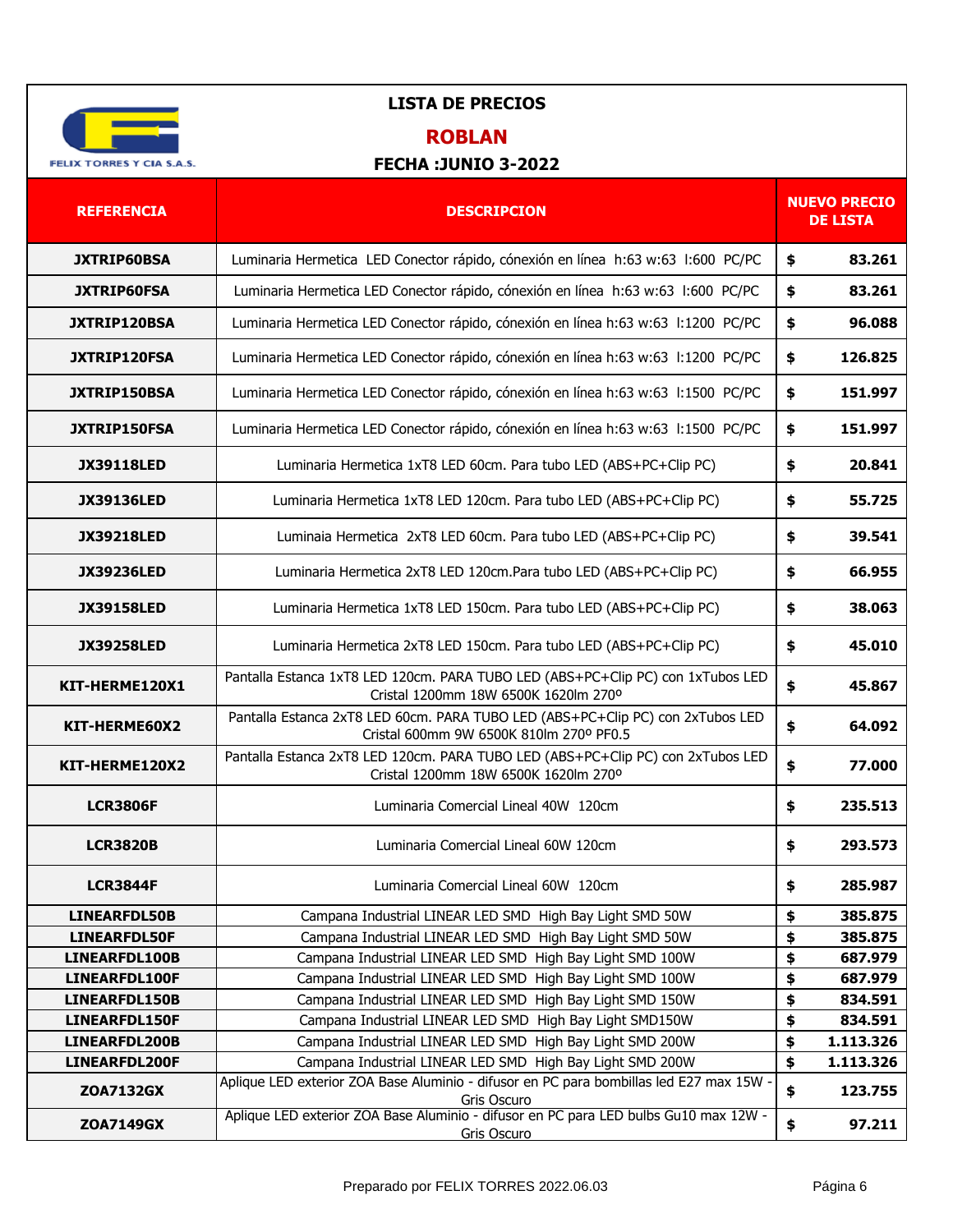

## **ROBLAN**

| <b>REFERENCIA</b>  | <b>DESCRIPCION</b>                                                                                   | <b>NUEVO PRECIO</b><br><b>DE LISTA</b> |         |
|--------------------|------------------------------------------------------------------------------------------------------|----------------------------------------|---------|
| <b>ZOA7156GC</b>   | Aplique LED exterior ZOA Aluminio - difusor en Cristal - 2x6W LED - Gris Oscuro                      | \$                                     | 192.488 |
| <b>ZOA7163PC</b>   | Aplique LED exterior ZOA Aluminio - difusor en Cristal - 2x6W LED - Color Plata                      | \$                                     | 192.488 |
| <b>ZOA7170GC</b>   | Aplique LED exterior ZOA Base en Aluminio - Difusor en PC - 9W LED - Gris Oscuro                     | \$                                     | 160,477 |
| <b>ZOA7187GC</b>   | Aplique LED exterior ZOA Base en Aluminio - Difusor en PC - 27SMD 9W 500mm - Gris<br>Oscuro          | \$                                     | 233.968 |
| <b>ZOA7194GC</b>   | Aplique LED exterior ZOA Base en Aluminio - Difusor en PC - 27SMD 9W 900mm - Gris<br>Oscuro          | \$                                     | 297.778 |
| <b>ZOA7248GC</b>   | Aplique LED exterior ZOA redondo 48SMD 6W - Gris Oscuro                                              | \$                                     | 163.044 |
| <b>ZOA7255PC</b>   | Aplique LED exterior ZOA redondo 48SMD 6W - Color Plata                                              | \$                                     | 163.044 |
| <b>ZOA7262GC</b>   | Aplique LED exterior ZOA Base en Aluminio - Difusor en PC 12,5W - Gris Oscuro                        | \$                                     | 137.145 |
| <b>ZOA7279PC</b>   | Aplique LED exterior ZOA Base en Aluminio - Difusor en PC 12,5W - Plata                              | \$                                     | 159.616 |
| <b>ZOA7286GC</b>   | Aplique LED exterior ZOA Base en Aluminio - Difusor en PC 12,5W - Gris Oscuro - con<br><b>SENSOR</b> | \$                                     | 182.169 |
| <b>ZOA7293PC</b>   | Aplique LED exterior ZOA Base en Aluminio - Difusor en PC 12,5W - Plata con SENSOR                   | \$                                     | 163.529 |
| <b>ZOA7309GC</b>   | Aplique LED exterior ZOA Base Aluminio - Difusor en PMMA - 8W - Gris Oscuro                          | \$                                     | 137.115 |
| <b>ZOA7316PC</b>   | Aplique LED exterior ZOA Base Aluminio - Difusor en PMMA - 8W - Color Plata                          | \$                                     | 137.115 |
| <b>ZOA7323GC</b>   | Aplique LED exterior ZOA Base Aluminio - Difusor PMMA - 12,5W - Gris Oscuro                          | \$                                     | 201.293 |
| <b>ZOA7330PC</b>   | Aplique LED exterior ZOA Base Aluminio - Difusor PMMA - 12,5W - Plata                                | \$                                     | 193.895 |
| <b>LEDFPLFO8WF</b> | Plafón de LED OVALADO FULL 8W - en PC color Negro                                                    | \$                                     | 31.392  |
| <b>LEDFPLFR8WF</b> | Plafón de LED REDONDO FULL 8W - en PC color Negro                                                    | \$                                     | 39.894  |
| <b>LEDFPLHO8WF</b> | Plafón de LED OVALADO MEDIO 8W en PC colo Negro                                                      | \$                                     | 29.590  |
| <b>LEDFPLHR8WF</b> | Plafón de LED REDONDO HALF 8W en PC color Negro                                                      | \$                                     | 36.624  |
| LEDSOLWB15         | Aplique Led 1,5W c/placa solar, sensor y bateria 1200mA blanco/negro                                 | \$                                     | 31.445  |
| LEDSOLWB15G        | Aplique Led 1,5W c/placa solar, sensor y bateria 1200mA GRIS/negro                                   | \$                                     | 33.881  |
| LEDSOLWB3          | Aplique Led 3,2W c/placa solar, sensor y bateria 2000mA blanco/negro                                 | \$                                     | 71.283  |
| <b>LEDSOLWB3G</b>  | Aplique Led 3,2W c/placa solar, sensor y bateria 2000mA GRIS/negro                                   | \$                                     | 92.661  |
| <b>LEDSOLWB7</b>   | Aplique Led 6,8W c/placa solar, sensor y bateria 4000mA blanco/negro                                 | \$                                     | 160.555 |
| <b>LEDSOLWB7G</b>  | Aplique Led 6,8W c/placa solar, sensor y bateria 4000mA GRIS/negro                                   | \$                                     | 163.800 |
| <b>LEDSOLCR2C</b>  | Aplique CR Led 2W c/placa solar, sensor y bateria 2000mA GRIS                                        | \$                                     | 46.575  |
| <b>LEDSOLCR2F</b>  | Aplique CR Led 2W c/placa solar, sensor y bateria 2000mA GRIS                                        | \$                                     | 46.575  |
| <b>COMET30FB</b>   | 30W Street Light COMET Black-Anticorrosion - 10KV - 48mm                                             | \$                                     | 747.629 |
| <b>COMET50FB</b>   | 50W Street Light COMET Black- Anticorrosion - 10KV - 48mm                                            | \$                                     | 822.398 |